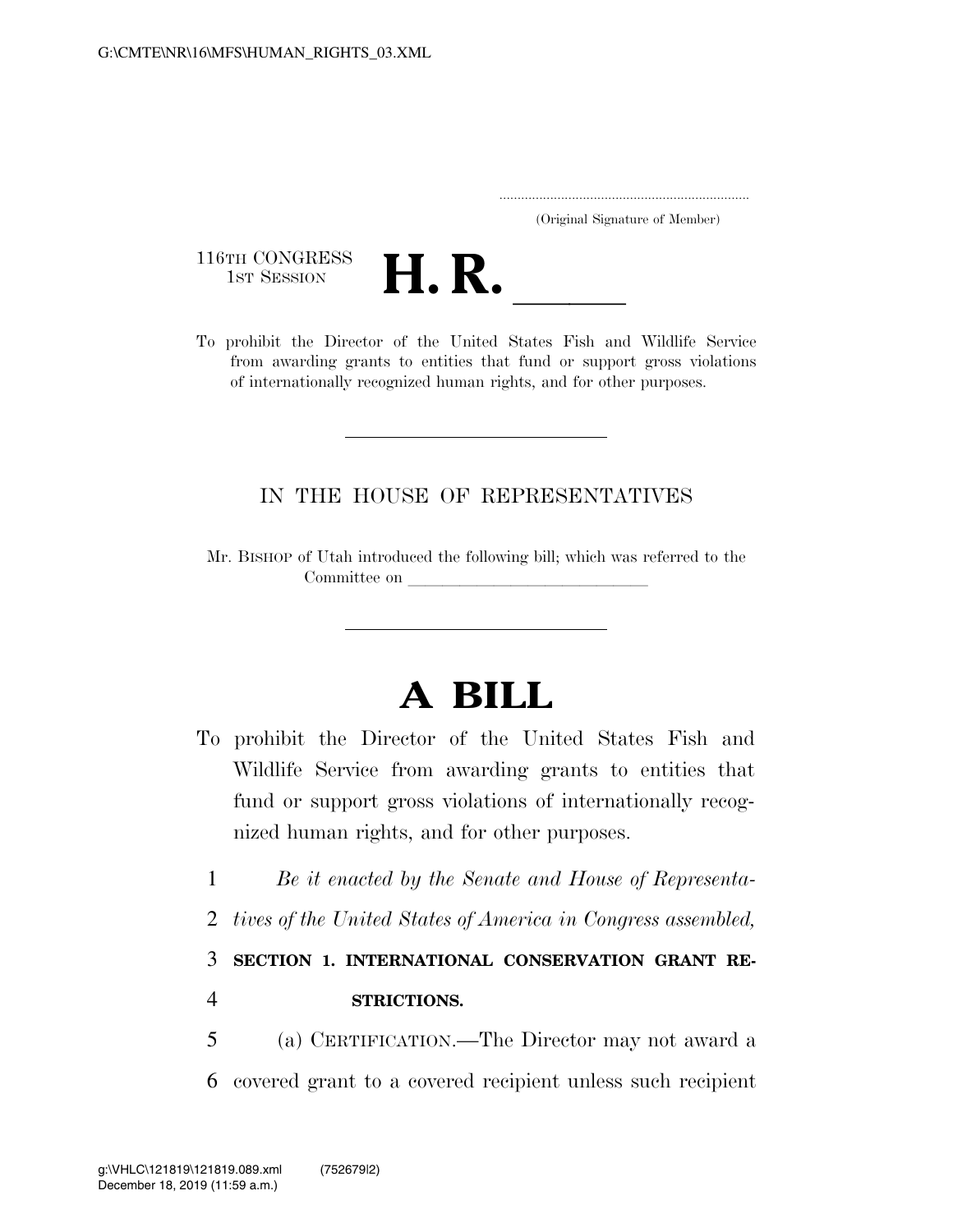certifies that it will meet the requirements described in subsection (b).

- (b) REQUIREMENTS.—The requirements described in this subsection are as follows:
- (1) CERTIFICATION.—A covered recipient may only award funds to a subgrantee if such subgrantee certifies that it will meet the requirements described in this subsection.
- (2) PROHIBITION.—A covered recipient may not use funds from a covered grant to fund or support a prohibited entity.
- (3) REPORTING.—A covered recipient shall re- port to the Director any credible allegation of a gross violation of internationally recognized human rights by any entity such recipient has funded or supported within 30 days of the date on which such recipient knew or should have known of such allega-tion.
- (4) CEASE FUNDING.—A covered recipient that reports a credible allegation under paragraph (3) to 21 the Director shall, not more than 30 days after the date of such reporting, cease funding or supporting 23 the prohibited entity alleged to have committed such violation.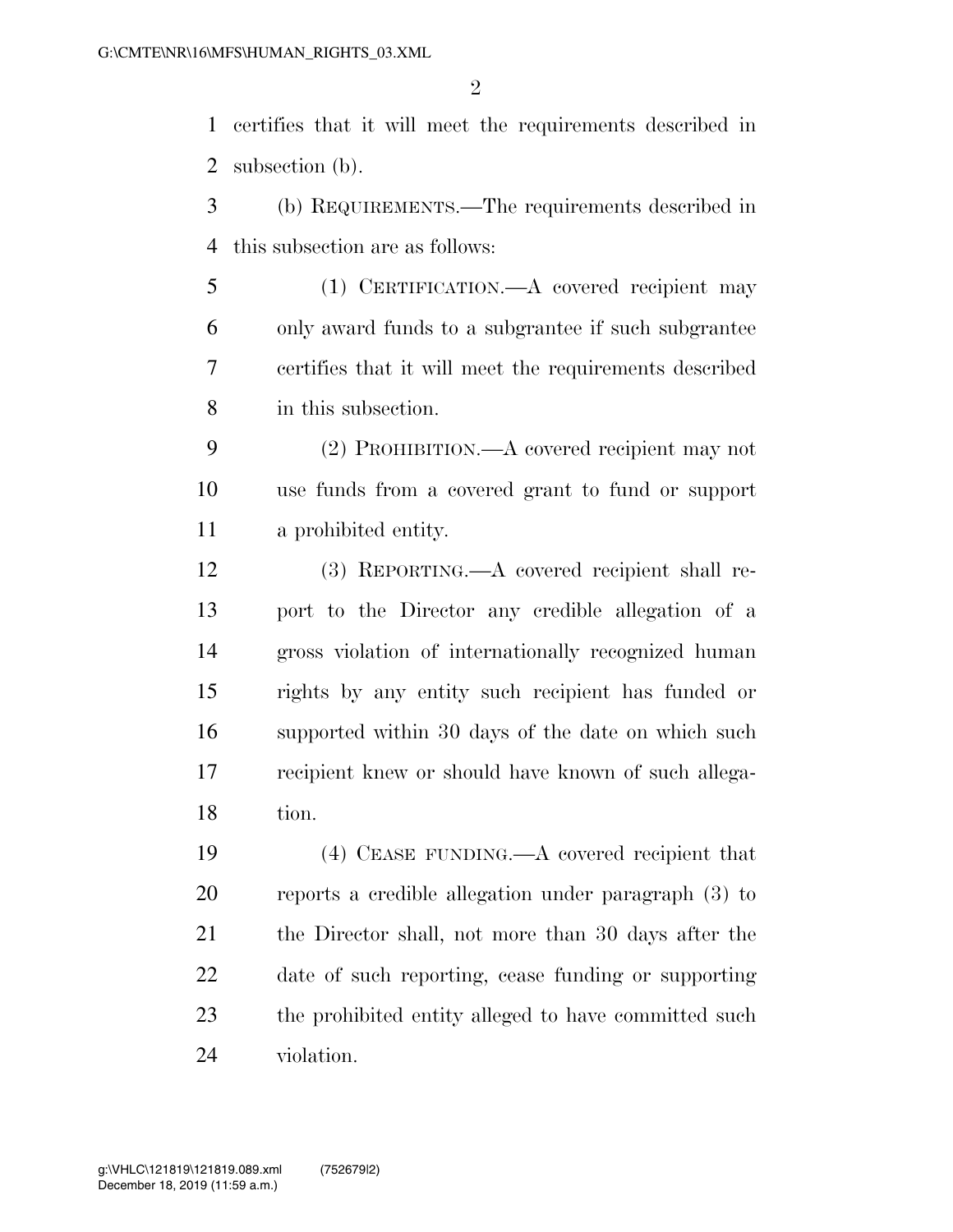| $\mathbf{1}$   | (c) PENALTIES.—The Director shall apply the fol-             |
|----------------|--------------------------------------------------------------|
| 2              | lowing penalties to a covered recipient or successor to such |
| 3              | recipient that fails to meet the requirements of this Act.   |
| $\overline{4}$ | (1) The Director may not award a single source               |
| 5              | award of a covered grant to a covered recipient or           |
| 6              | successor to such recipient that has violated a provi-       |
| 7              | sion of subsection (b).                                      |
| 8              | (2) The Director may not award a covered                     |
| 9              | grant to a covered recipient or successor to such re-        |
| 10             | cipient that violated subsection $(b)(3)$ for a 3-year       |
| 11             | period beginning on the later of—                            |
| 12             | (A) the date of the violation; or                            |
| 13             | (B) the date on which the Director became                    |
| 14             | aware of such violation.                                     |
| 15             | (3) The Director may not award a covered                     |
| 16             | grant to a covered recipient or successor to such re-        |
| 17             | cipient that violated subsection $(b)(4)$ for a 5-year       |
| 18             | period beginning on the later of—                            |
| 19             | (A) the date of the violation; or                            |
| 20             | (B) the date on which the Director became                    |
| 21             | aware of such violation.                                     |
| 22             | (4) In addition to any penalties under para-                 |
| 23             | graphs $(1)$ through $(3)$ , the Director may not award      |
| 24             | a covered grant to a covered recipient or successor          |
| 25             | to such recipient that has violated any provision of         |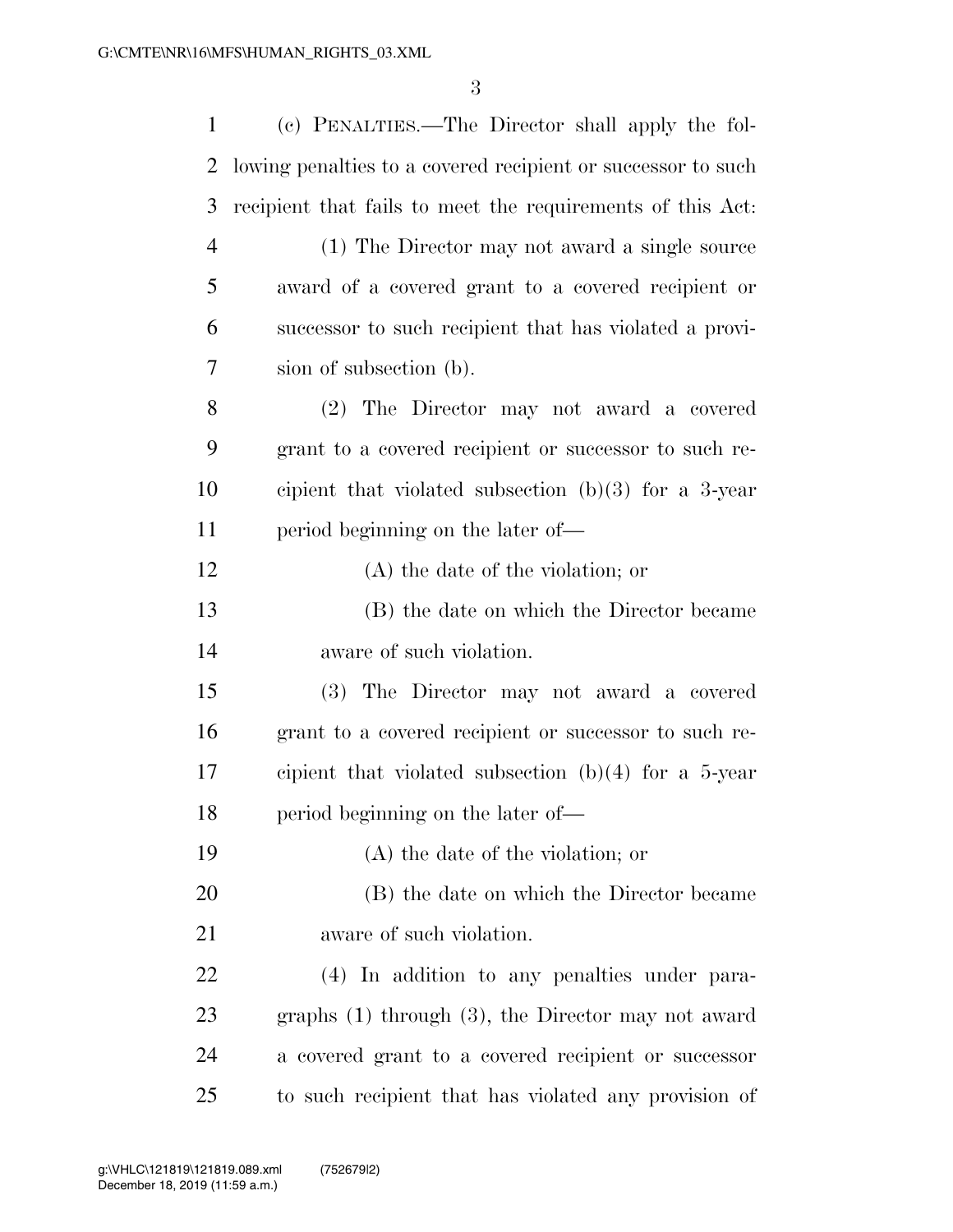this Act unless such recipient paid back any funds from the grant under which such recipient received funds which were used in a manner that violated subsection (b).

 (5) The Director shall report a covered recipi- ent that violated a provision of subsection (b) to the Department of Justice.

(d) HIGH-RISK AREAS.—

 (1) WAIVER REQUIRED.—The Director may not award a covered grant with respect to a high-risk country unless the recipient of such grant has re-ceived a waiver under paragraph (2).

 (2) WAIVER REQUIREMENTS.—The Director may issue a waiver to operate in a high-risk country to an applicant that the Director determines has taken sufficient measures to prevent the violation of this Act. In making such a determination, the Direc-18 to tor shall require the applicant to—

 (A) describe the safeguards such applicant employs to protect human rights;

 (B) describe the accountability such appli-22 cant employs to ensure proper use of funds;

 (C) provide any training materials used by the organization with respect to protecting human rights; and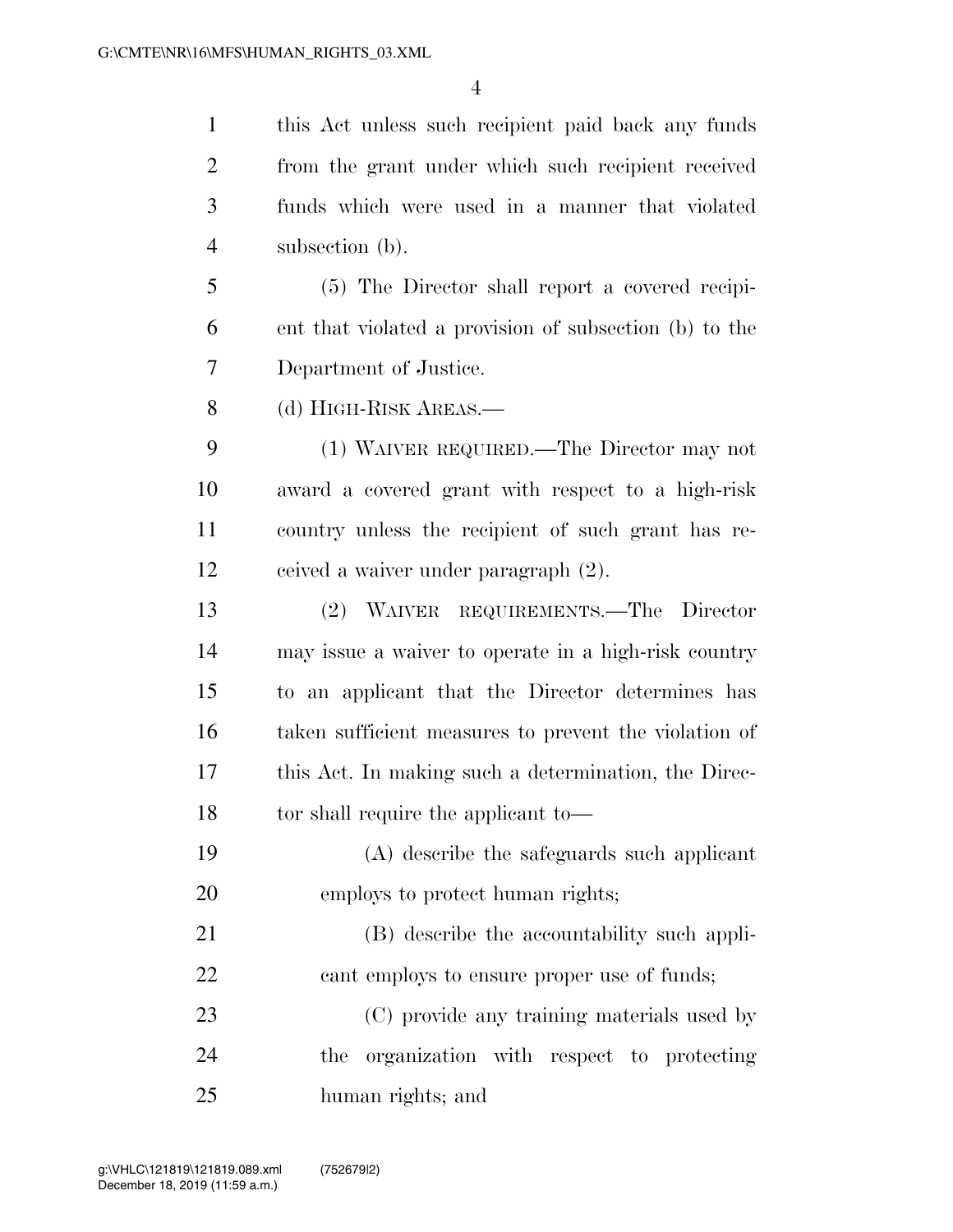(D) provide such other information as the Director determines appropriate.

 (3) AUDITS.—The Secretary of the Interior shall perform, or cause an independent third party to perform, audits of any recipient that receives grant funds from the Director issued with respect to a high-risk country.

 (e) RISK ANALYSIS.—In performing a risk assess- ment analysis for a covered grant, the Director shall in- clude the occurrence of human rights violations as a factor in such analysis.

(f) DEFINITIONS.—In this Act:

| 13 | (1) COVERED GRANT.—The term "covered                |
|----|-----------------------------------------------------|
| 14 | grant" means a grant awarded by the Director        |
| 15 | under which funds will be expended outside the      |
| 16 | United States, including grants issued pursuant to- |
| 17 | $(A)$ section 2101 of the African Elephant          |
| 18 | Conservation Act (16 U.S.C. 4211);                  |
| 19 | (B) section 4 of the Great Ape Conserva-            |
| 20 | tion Act of 2000 (16 U.S.C. 6303);                  |
| 21 | (C) section 4 of the Marine Turtle Con-             |
| 22 | servation Act of $2004$ (16 U.S.C. 6603); and       |
| 23 | (D) section 5 of the Rhinoceros and Tiger           |
| 24 | Conservation Act of 1994 (16 U.S.C. 5304).          |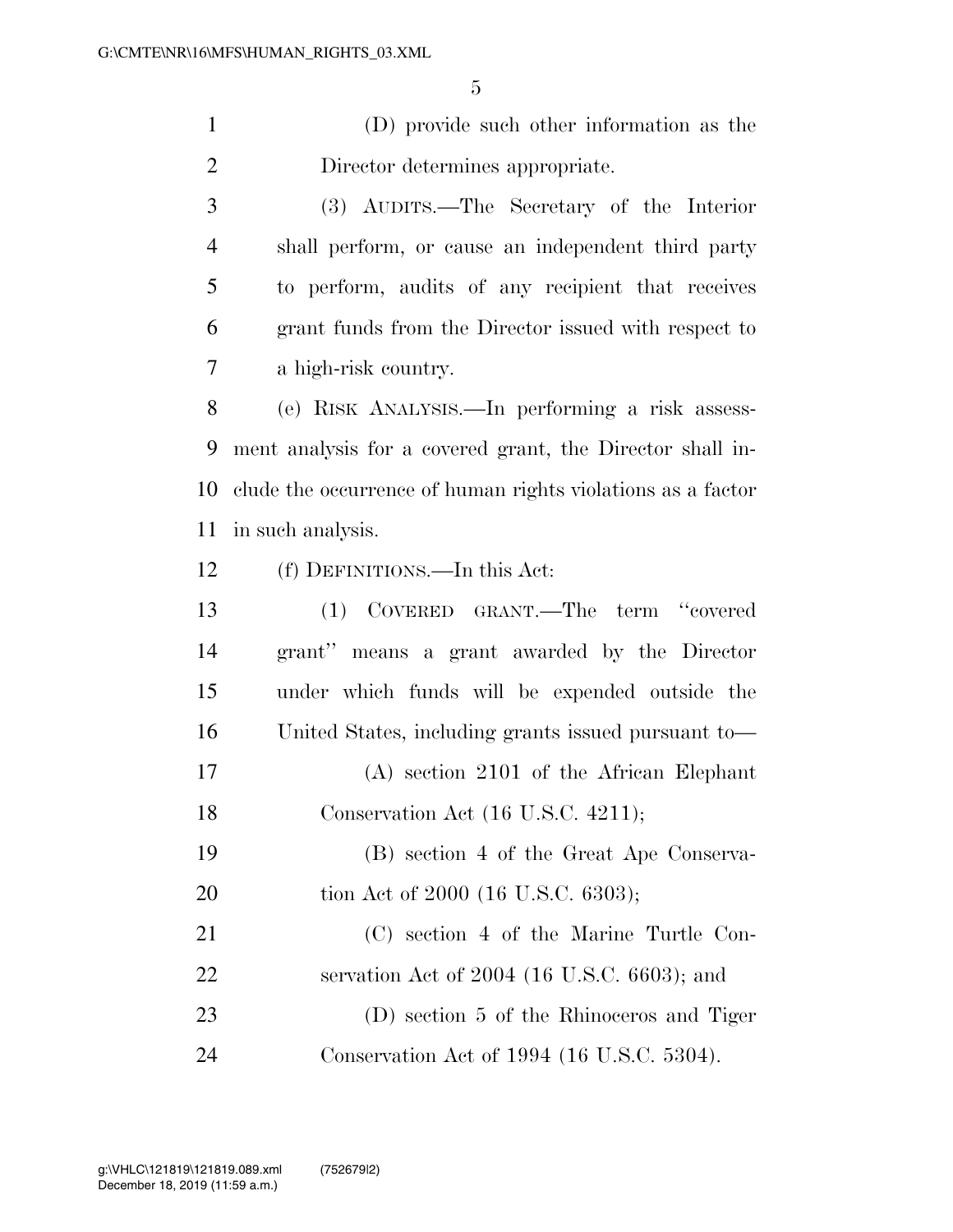(2) COVERED RECIPIENT.—The term ''covered recipient'' means any entity that is a grantee, sub- grantee, or applicant with respect to a covered grant.

 (3) DIRECTOR.—The term ''Director'' means the Director of the United States Fish and Wildlife Service.

8 (4) GROSS VIOLATIONS OF INTERNATIONALLY RECOGNIZED HUMAN RIGHTS.—The term ''gross vio- lations of internationally recognized human rights'' has the meaning given such term in section 502B(d)(1) of the Foreign Assistance Act of 1961  $(22 \text{ U.S.C. } 2304(\text{d})(1)).$ 

 (5) HIGH-RISK COUNTRY.—The term ''high-risk country'' means a country with respect to which the most recent report issued pursuant to section 116(d) of the Foreign Assistance Act of 1961 (22 U.S.C. 2151n(d)) includes reports of extrajudicial, arbi-trary, or unlawful killings by security forces.

 (6) PROHIBITED ENTITY.—The term ''prohib-21 ited entity'' means a person or entity that is credibly alleged to have committed a gross violation of inter-nationally recognized human rights—